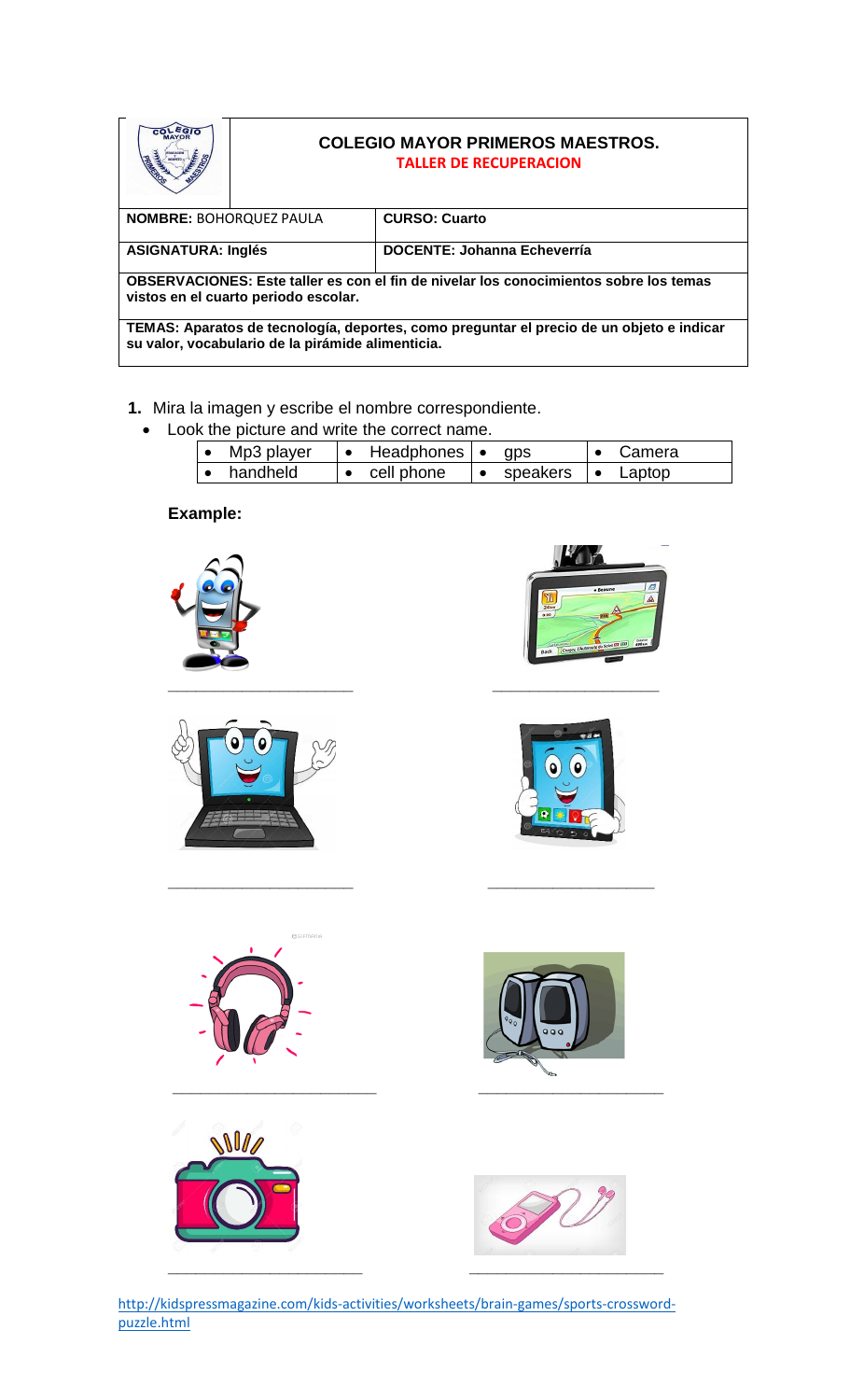- **2.** Escriba el nombre del deporte en el crucigrama.
- Write the name of sport in the crossword.



- **3.** Escriba los alimentos de la piramide alimenticia en ingles.
- Write the name of food pyramid